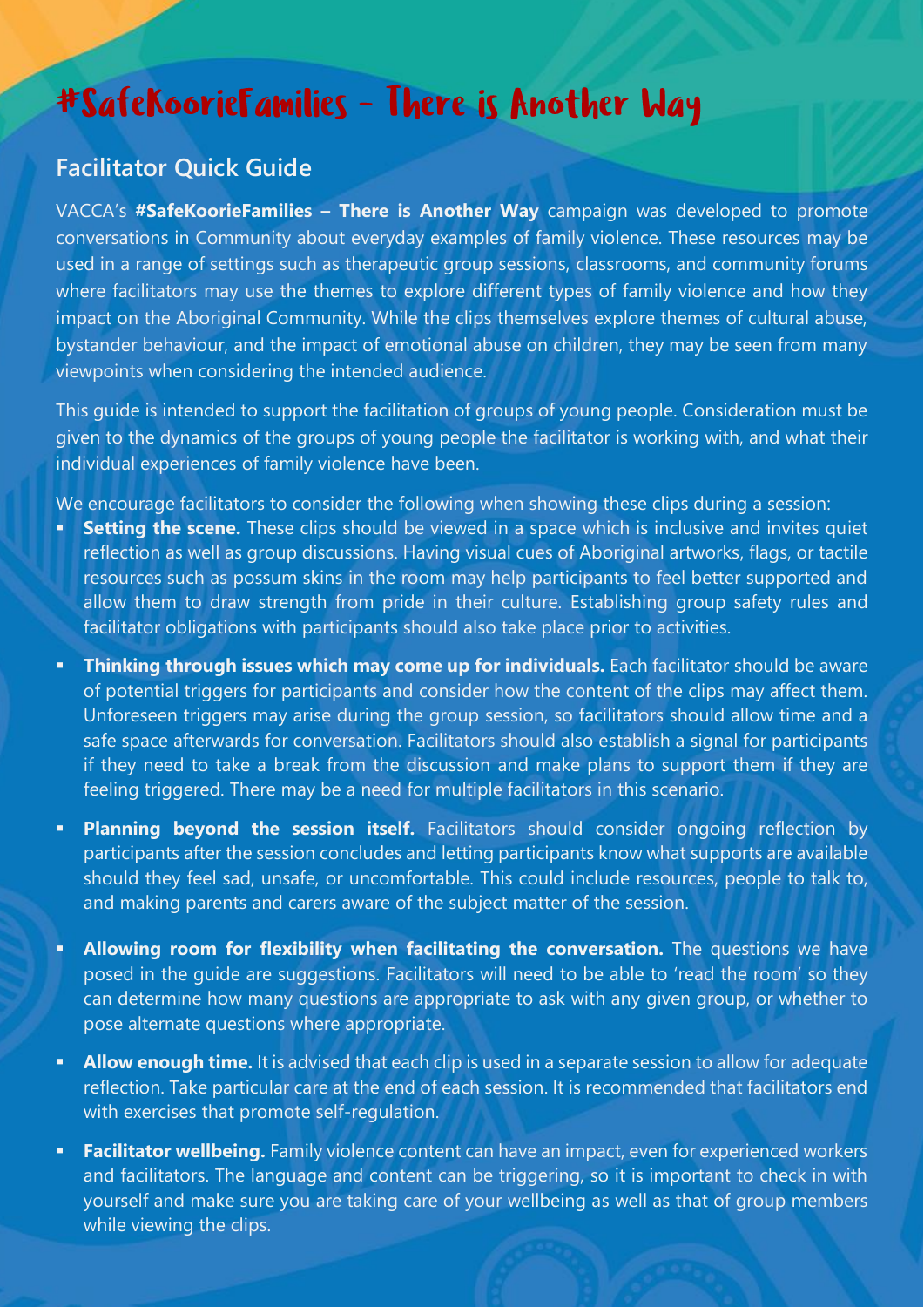## Kitchen Clip - Cultural Abuse

Our kitchen clip explores cultural abuse with a non-Aboriginal father angry at an Aboriginal mother and daughter for engaging in traditional practices.



#### YOU COULD POSE THE FOLLOWING QUESTIONS AFTER VIEWING THE CLIP:

- What feelings came up for you during and after watching this clip?
- What feelings came up for you when the father says, "not this shit again," and "take that muck off your face"?
- What do you think Tamika the daughter is feeling? How does she look to you?
- How did the mother draw the line?
- What would this interaction look like in a healthy respectful relationship?
- What are the strong messages you took from the clip?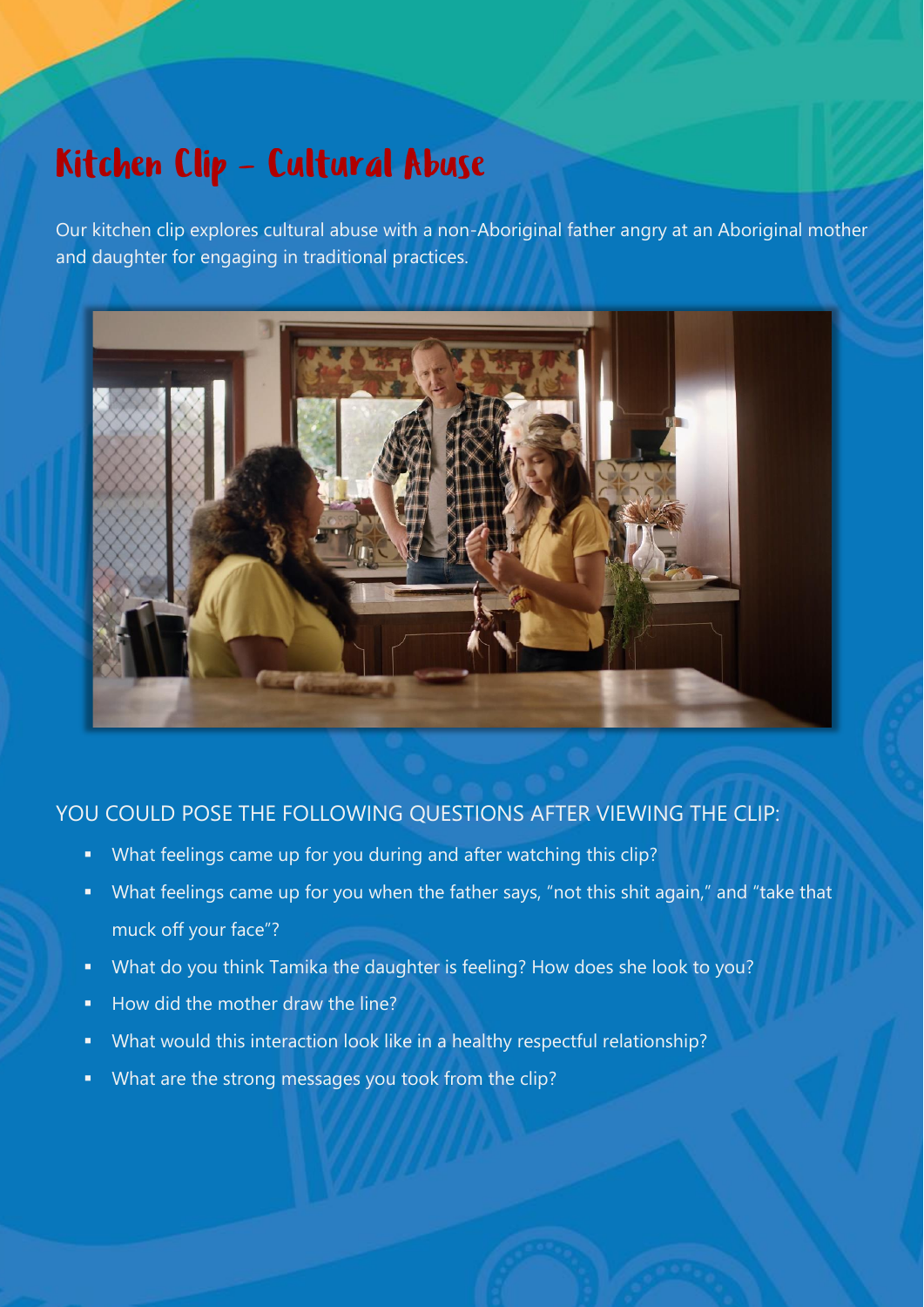## Car Clip - Impact on Children

Our car clip explores emotional abuse and coercive control with a non-Aboriginal stepfather being verbally and psychologically abusive to his partner, with two children witnessing the abuse in the backseat.



### YOU COULD POSE THE FOLLOWING QUESTIONS AFTER VIEWING THE CLIP:

- What feelings came up for you during and after watching this clip?
- How do you think the mother was feeling?
- How did you feel when you heard James' thoughts?
- What is your reaction to Lailah's game with her dolls?
- What would this interaction look like in a healthy respectful relationship?
- What do you think this clip highlights?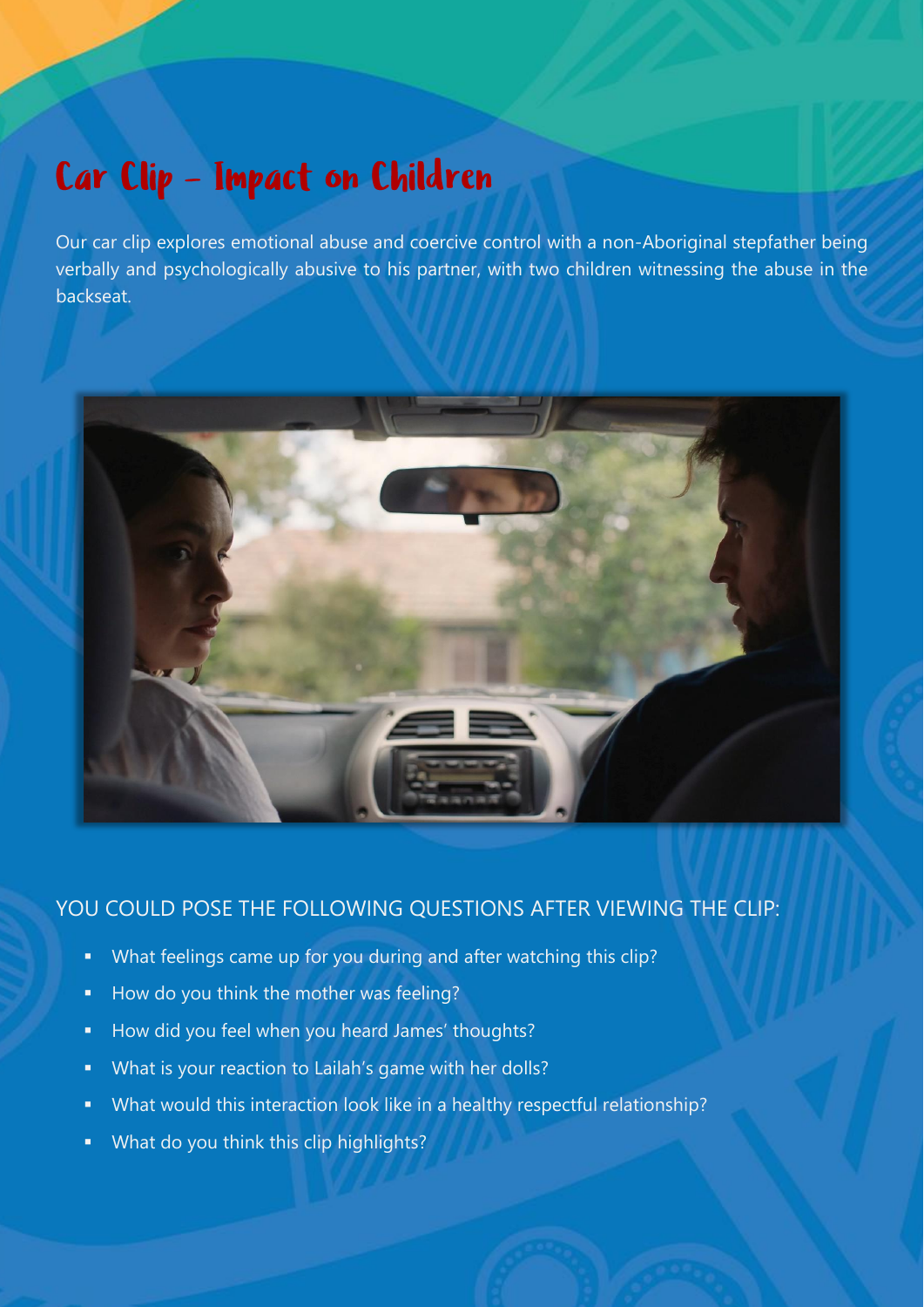## **Bus Stop Clip - Bystander Behaviour**

Our bus stop clip explores bystander behaviour involving witnessing coercive control and verbal abuse while overhearing a phone call.



#### YOU COULD POSE THE FOLLOWING QUESTIONS AFTER VIEWING THE CLIP:

- How does this clip make you feel?
- What did you think about the phone call Jesse overheard?
- Do you believe that it was safe for Jesse to confront his mate in this scenario?
- Do you think Jesse has a responsibility to intervene as a bystander?
- How could you keep yourself safe when intervening as a bystander?
- What do you think this clip highlights?